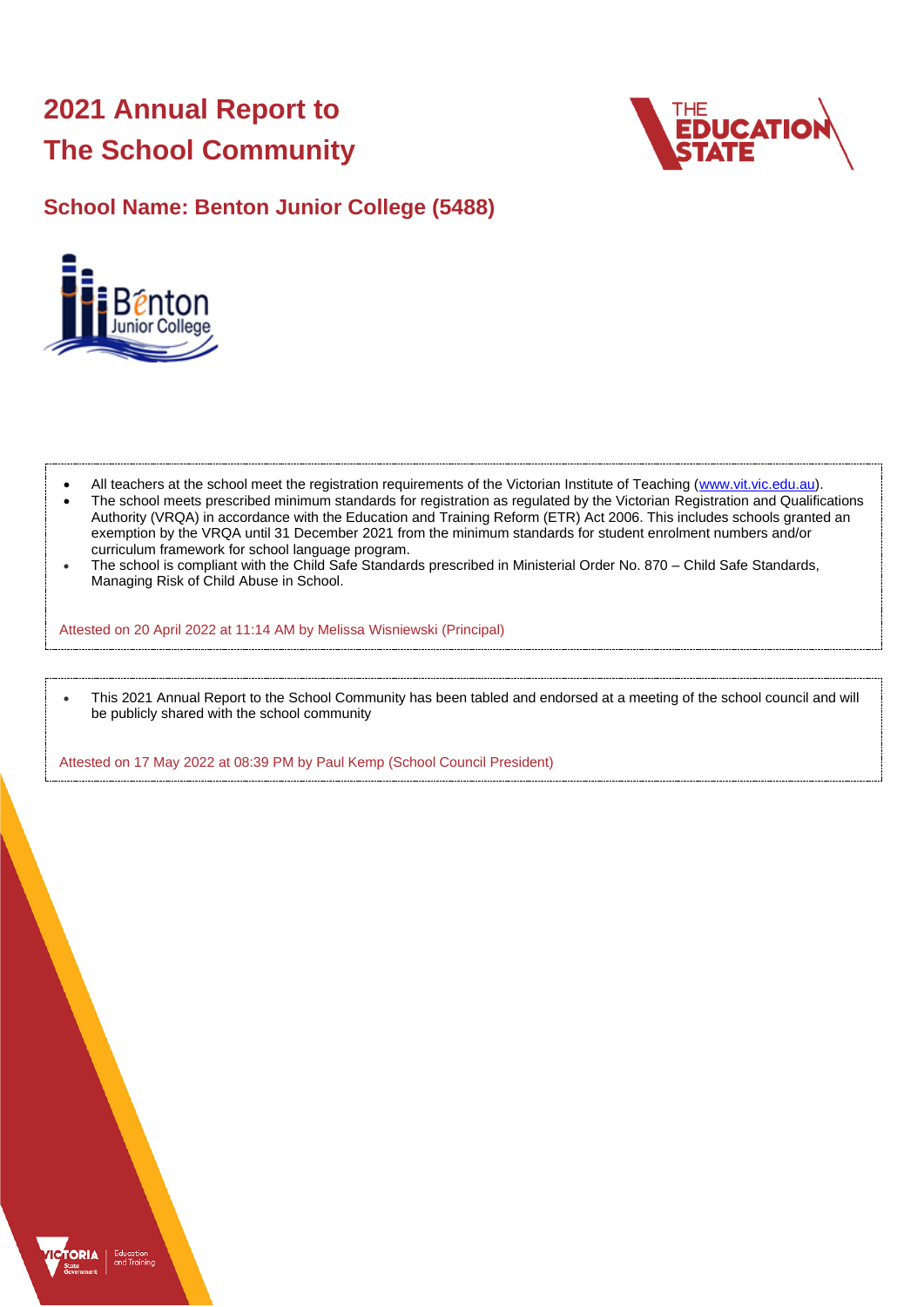

## How to read the Annual Report

## What does the *'About Our School'* commentary section of this report refer to?

The 'About our school' commentary provides a brief background on the school, an outline of the school's performance over the year and future directions.

The 'School Context' describes the school's vision, values and purpose. Details include the school's geographic location, size and structure, social characteristics, enrolment characteristics and special programs.

The 'Framework for Improving Student Outcomes (FISO)' section includes the improvement initiatives the school has selected and the progress they have made towards achieving them through the implementation of their School Strategic Plan and Annual Implementation Plan.

### What does the *'Performance Summary'* section of this report refer to?

The Performance Summary includes the following:

### **School Profile**

- student enrolment information
- the school's 'Student Family Occupation and Education' category
- a summary of parent responses in the Parent Opinion Survey, shown against the statewide average for Primary schools
- school staff responses in the area of School Climate in the School Staff Survey, shown against the statewide average for Primary schools

### **Achievement**

- English and Mathematics for Teacher Judgements against the curriculum
- English and Mathematics for National Literacy and Numeracy tests (NAPLAN).

### **Engagement**

Student attendance at school

### **Wellbeing**

Student responses to two areas in the Student Attitudes to School Survey:

- Sense of Connectedness
- Management of Bullying

Results are displayed for the latest year and the average of the last four years (where available). As NAPLAN tests were not conducted in 2020, the NAPLAN 4-year average is the average of 2018, 2019 and 2021 data in the 2021 Performance Summary.

## Considering COVID-19 when interpreting the Performance Summary

The Victorian community's experience of COVID-19, including remote and flexible learning, had a significant impact on normal school operations in 2020 and 2021. This impacted the conduct of assessments and surveys. Readers should be aware of this when interpreting the Performance Summary.

For example, in 2020 and 2021 school-based surveys ran under changed circumstances, and NAPLAN was not conducted in 2020. Absence and attendance data during this period may have been influenced by local processes and procedures adopted in response to remote and flexible learning.

Schools should keep this in mind when using this data for planning and evaluation purposes.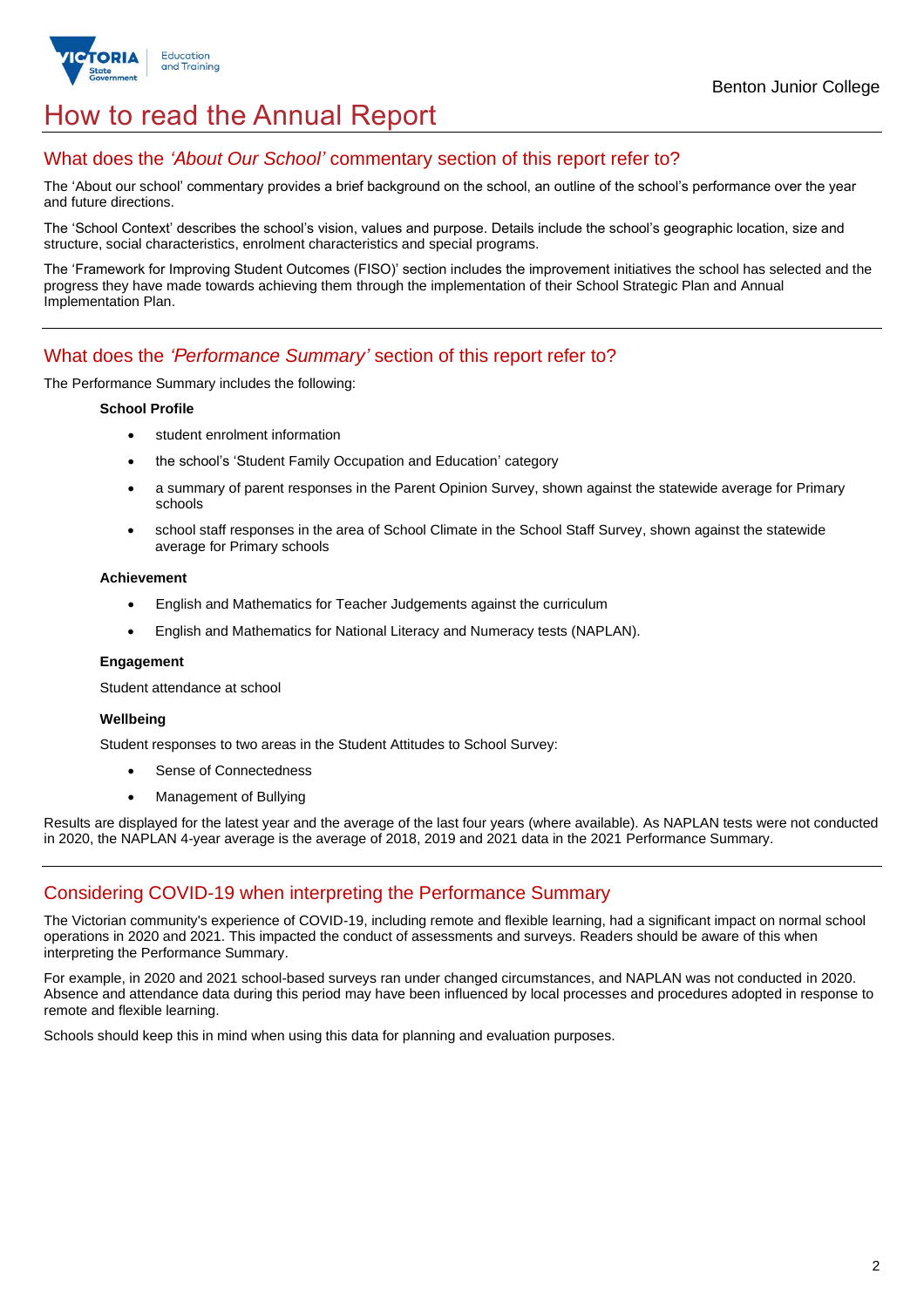

## How to read the Annual Report (continued)

### What do *'Similar Schools'* refer to?

Similar Schools are a group of Victorian government schools with similar characteristics to the school.

This grouping of schools has been created by comparing each school's socio-economic background of students, the number of non-English speaking students and the school's size and location.

## What does *'NDP'* or '*NDA*' mean?

'NDP' refers to no data being published for privacy reasons or where there are insufficient underlying data. For example, very low numbers of participants or characteristics that may lead to identification will result in an 'NDP' label.

'NDA' refers to no data being available. Some schools have no data for particular measures due to low enrolments. There may be no students enrolled in some year levels, so school comparisons are not possible.

Note that new schools only have the latest year of data and no comparative data from previous years. The Department also recognises unique circumstances in Specialist, Select Entry, English Language, Community Schools and schools that changed school type recently, where school-to-school comparisons are not appropriate.

## What is the *'Victorian Curriculum'*?

The Victorian Curriculum F–10 sets out what every student should learn during his or her first eleven years of schooling. The curriculum is the common set of knowledge and skills required by students for life-long learning, social development and active and informed citizenship.

The Victorian Curriculum is assessed through teacher judgements of student achievement based on classroom learning.

The curriculum has been developed to ensure that school subjects and their achievement standards enable continuous learning for all students, including students with disabilities.

The 'Towards Foundation Level Victorian Curriculum' is integrated directly into the curriculum and is referred to as 'Levels A to D'.

'Levels A to D' may be used for students with disabilities or students who may have additional learning needs. These levels are not associated with any set age or year level that links chronological age to cognitive progress (i.e., there is no age expected standard of achievement for 'Levels A to D').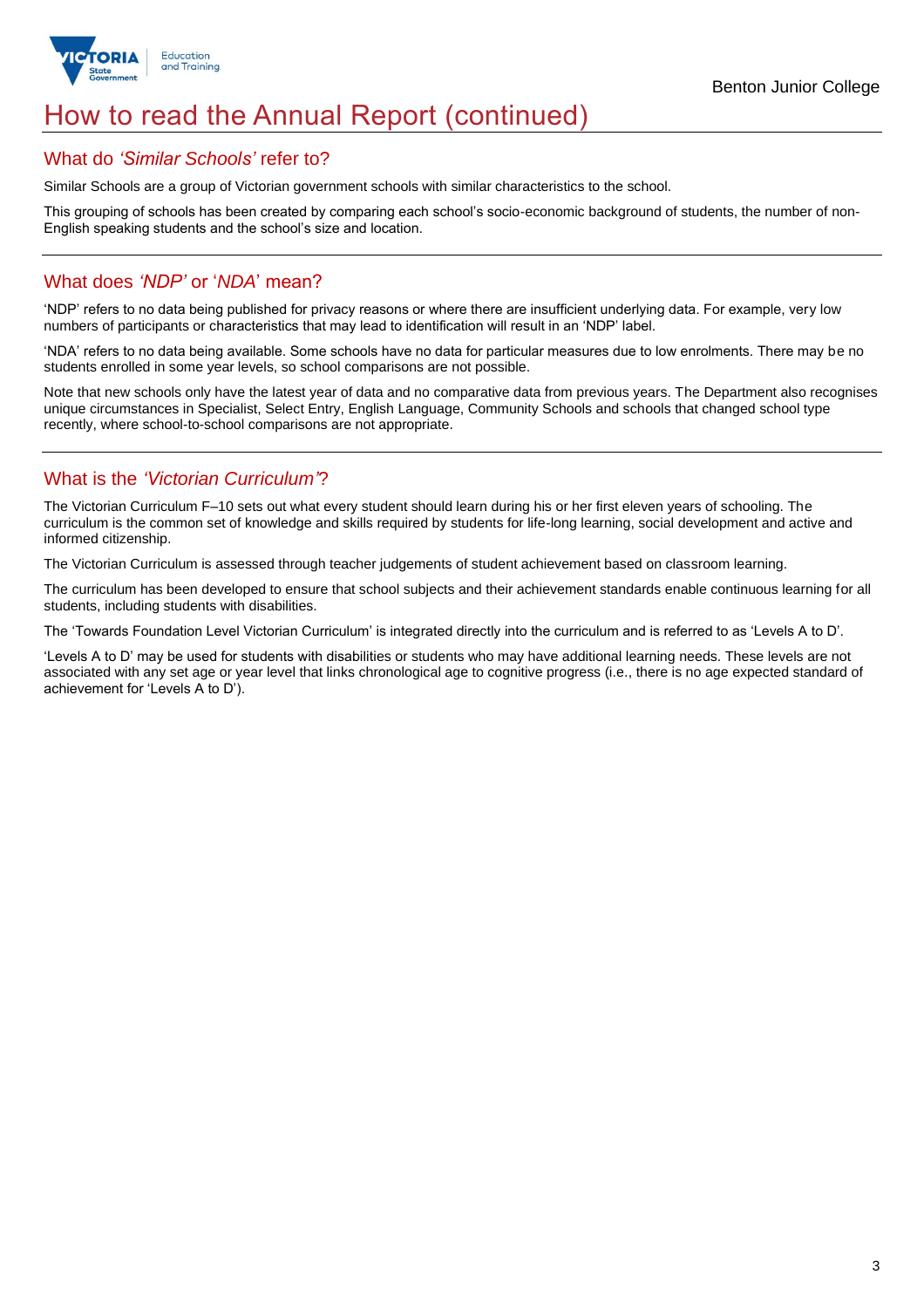



## **About Our School**

## School context

Benton Junior College is a Victorian Government primary school located east of the Mornington township. Our College has an enrolment of 813 students, with 2% of our students (20 students) identifying as Aboriginal, and 2% EAL (15 students). We have 56.40 equivalent full-time staff comprised of 2 Principal class, 41.38 teaching and specialist staff, 13.02 Education Support staff.

The College is authorised with the International Baccalaureate Organisation - Primary Years Programme (PYP). Opportunities for children to achieve their academic and social potential are developed through a meaningful curriculum that connects with local and global communities. This is encapsulated in our mission statement: 'to motivate to learn; to teach to think; to encourage to imagine; and to show the compassion to care globally'. Through the PYP, our students are immersed in 6 units of inquiry which offer a transdisciplinary approach to their learning. Knowledge, concepts, skills and action together with the Learner Profile form the structure of the PYP where we aim to develop inquiring, life-long learners who appreciate the richness of the world, view life through confident eyes and act to promote a peaceful, sustainable world. As a school, we are committed to meeting the needs of all students by catering for their large range of interests and capabilities with differentiated approaches. To achieve these goals, we encourage strong partnerships with parents and the broader community to enhance the educational, social and emotional wellbeing of students.

As a Professional Learning Community (PLC), we aim to provide children with a comprehensive, inquiry approach to learning, tailored to their individual needs. The explicit teaching of literacy and numeracy skills is embedded in the curriculum. Our College has a clear focus to improve student achievement in English and Mathematics. 2021 marked the fourth year of implementation of our new Strategic Plan 2018 – 2022. The foci of our 2021 Annual Implementation Plan were linked to the Department of Education and Training (DET) Priority Goals; Learning, Catch Up and Extension, Happy, Active and Healthy Kids, and Connected Schools.

Teachers work in Professional Learning Teams (PLT) to ensure there is a strong focus on students learning essential skills in English and Mathematics. Teachers plan collaboratively and use Common Formative Assessments to identify students' learning needs and to personalise learning. There is a strong emphasis on explicit teaching, PLT's and students working in collaboration with their teachers to create individual learning goals in literacy and numeracy.

Our College offers a welcoming, safe and stimulating learning environment for all children. Student enrolments have remained consistent however projections indicate that the school will experience a slight downward trend in numbers over the next few years due to the changing demographics of the Mornington area. We work to create a college that nurtures and has a calm, purposeful, friendly and respectful environment. Classrooms are well equipped, pleasant and welcoming. Benton Junior College is recognised as a caring learning community, committed to personal learning and agreed values. Our excellent classroom Music and extensive Instrumental Music Program, comprehensive Physical Education and Visual Arts programs, Japanese Language and Culture program and the 1:1 iPad program support the individual interests and needs of students.

Students are also provided with the opportunity to participate in a wide range of extra-curricular activities which enhance and support our classroom programs. Peninsula Accelerated Learning Program, school band and ensembles, junior and senior choir, school productions, Arts Week, athletics, swimming, team sports and camping programs extend student learning opportunities.

The college is architecturally designed featuring inter-connected open classrooms which all have air conditioning. The gymnasium provides a wonderful facility for Physical Education and complements our extensive sports grounds, basketball courts, playgrounds and landscaped gardens. Dedicated learning spaces for Japanese, Information and Communication Technology (ICT), Visual Arts and Performing Arts also enrich students' experiences. Resource Hubs are attached to each year level whilst the Lexile library caters for individual reading levels. We offer Before and After School Care Program, and have recently introduced a School Holiday Care Program that is widely utilised and greatly appreciated by many families in our community.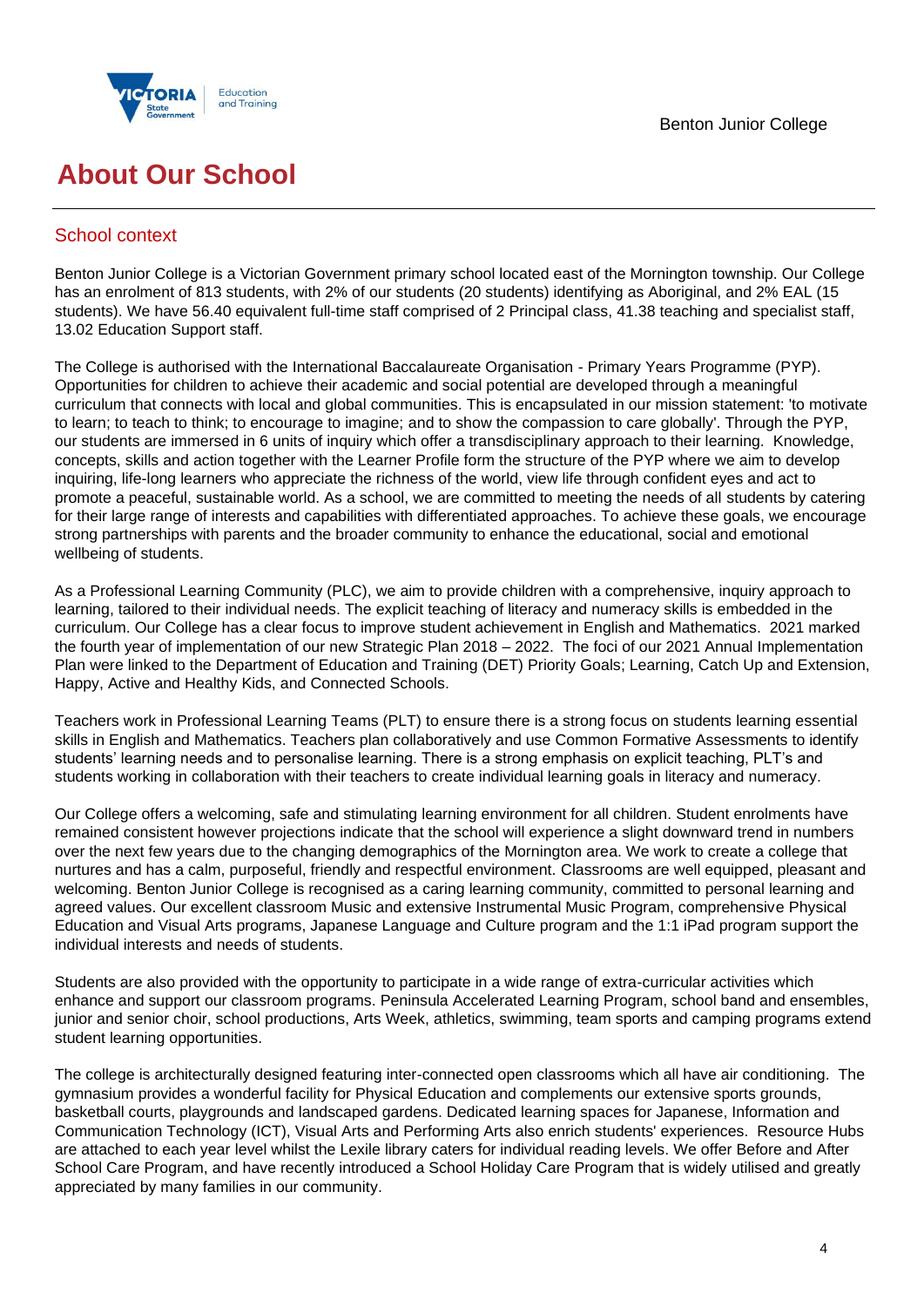

Our Student Family Occupation & Education (SFOE) of 0.3184 has changed a little over the past 3 years and indicates a low-medium socio-economic demographic.

Parent and community interaction is actively encouraged on many levels including involvement through College Council, fundraising events, classroom support (e.g. reading), parent information sessions, Benton Voice, the Human Powered Vehicle program, social service initiatives, and a myriad of other volunteer support in grounds and resource maintenance, sports coaching, excursions and camps.

## Framework for Improving Student Outcomes (FISO)

At Benton Junior College in 2021 we continued to focus on improving student learning outcomes in Mathematics and English by further refining our curriculum planning and assessment, with the goal of providing a comprehensive, rigorous, high quality differentiated program. The data walls that were implemented in 2018 continued to be refined and drive pedagogical discussions and planning. 2021 saw the implementation of PAT Reading and Maths to identify learning needs and track growth at both an individual and cohort level.

In 2021, our Annual Implementation Plan goals focused on the FISO dimensions of Building Practice Excellence, Curriculum Planning and Assessment, and Positive Climate for Learning.

Due the impact of COVID restrictions and the necessity to move in and out of remote and flexible learning, the leadership team believe we partially met each of our identified Key Improvement Strategies. During 2021 the following actions supported DET Priority areas:

KIS 1: Learning, Catch Up and Extension

• Professional learning focused on the development of learning intentions and success criteria to support teachers to build their understanding of differentiation

• Revised PLC agenda to prioritise differentiation

• One on one PLC Coaching was undertaken by all PLC Leaders to identify next steps in building our PLC practices and the leadership capabilities of our leaders

• All PLC teams participated in FISO Improvement cycles focusing on differentiation

Professional Learning conducted by Chris Diacos focused on 'Challenging Conversations' to build staff capability and confidence to engage in conversations which drive improved professional knowledge and practice to meet the needs of our students

• The Tutoring Initiative Program was implemented across the school with a strong focus on literacy and numeracy

• The junior school Literacy Intervention and STA program continued to refined and implemented

### KIS 2: Happy, Active and Healthy Kids

- Audited and refined the Behaviour Management policy and procedures.
- Researched evidence based best practice to support social and emotional learning
- Professional learning was undertaken by staff regarding School Wide Positive Support Program

• Respectful Relationship curriculum continued to be implemented across the school with staff attending professional learning modules

• Regular monitoring of student attendance and wellbeing was undertaken to support student engagement and connection to school

### KIS 3: Connected Schools

Reviewed whole school policies

• WebEx continued to be utilised during parent-teacher, SSG meetings and year level assemblies to support home-school communication and connection

- Parent engagement and involvement to support our Unit of Inquiry strengthen student learning experiences
- Parent information nights, open afternoon, prep literacy training sessions were held to build connections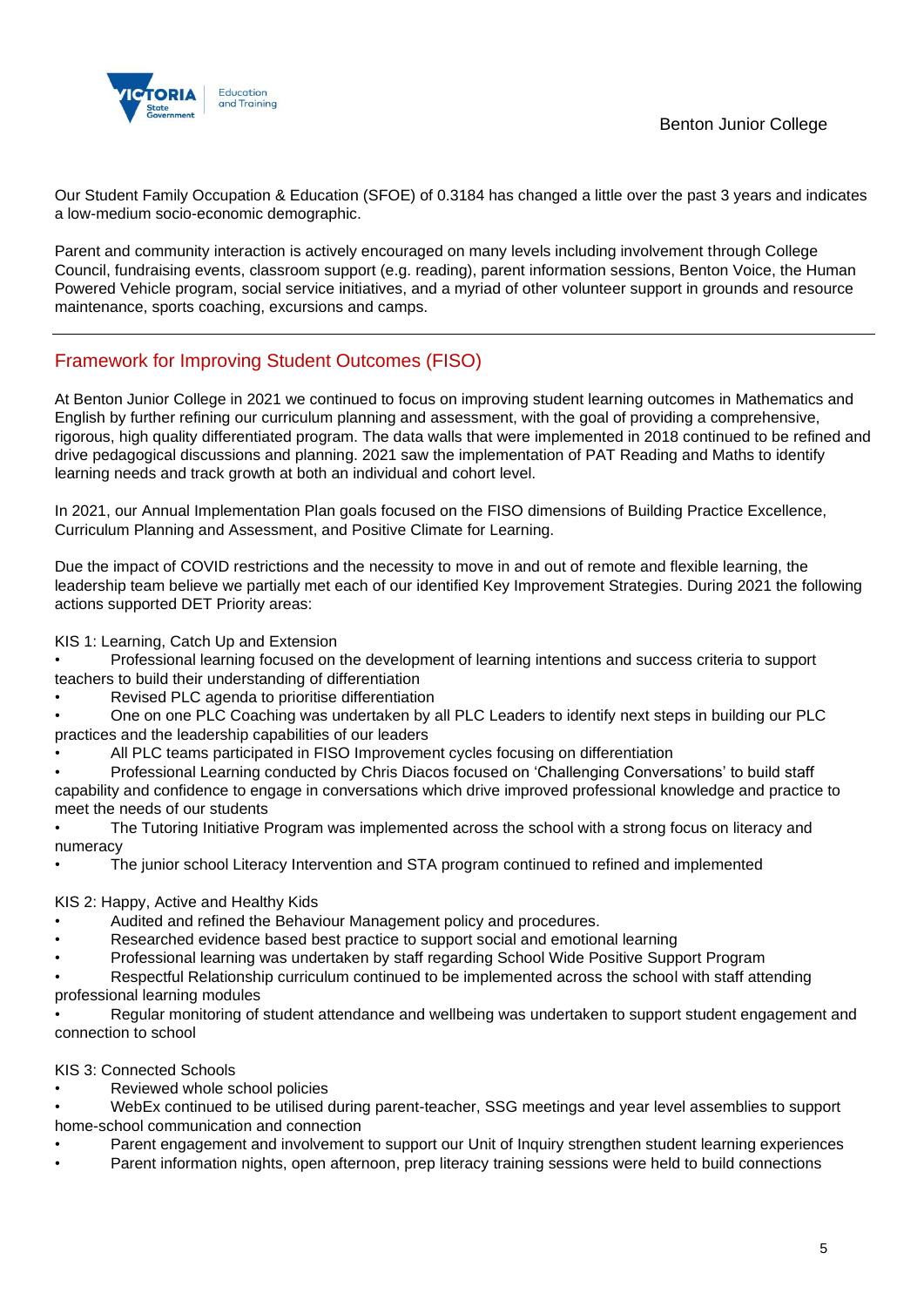

between school and home, and the broader community

## Achievement

The School Strategic Plan and 2021 Annual Implementation Plan outlined key improvement targets related to increasing the number of students achieving in the top 2 bands, decreasing the number of students achieving in the bottom two bands and increasing the number of students achieving medium to high growth in NAPLAN.

2021 saw the reintroduction of NAPLAN for our Year 3 and 5 students after it was suspended in 2020. Benton Junior College continues to be extremely proud of its achievements in student learning. When looking at the top 2 bands in relation to the ten areas of NAPLAN assessed across our Year 3 and 5 cohorts we achieved above similar schools, network, and state in eight of the ten areas. NAPLAN Top Two Bands Year 3 Reading: Benton Junior College - 68%, Similar - 63%, Network - 64%, State - 60% Writing: Benton Junior College - 75%, Similar - 55%, Network - 61%, State - 55% Spelling: Benton Junior College - 54%, Similar - 46%, Network - 47%, State - 50% Numeracy: Benton Junior College - 41%, Similar - 41%, Network - 44%, State - 41% Grammar and Punctuation: Benton Junior College - 66%, Similar - 63%, Network - 66%, State - 60% Year 5 Reading: Benton Junior College - 43%, Similar - 44%, Network - 45%, State - 43% Writing: Benton Junior College - 27%, Similar - 18%, Network - 21%, State - 20% Spelling: Benton Junior College - 41%, Similar - 34%, Network - 35%, State - 37% Numeracy: Benton Junior College - 34%, Similar - 31%, Network - 30%, State - 33% Grammar and Punctuation: Benton Junior College - 34%, Similar - 33%, Network - 34%, State - 35% Teacher Judgements against the Victorian Curriculum Achievement Standards Teacher judgements indicate a high percentage of students in Foundation to Year 6 achieving at or above the expected level in English and Mathematics. The percentage of students achieving at or above expected level exceeds both similar schools and state averages in English and Mathematics. English – % students working at or above the expected level Benton Junior College - 92.4% Similar - 88.3% State - 86.2% % by language mode Reading and Viewing Benton Junior College - 93%, Similar - 88%, Network - 90%, State - 86% Speaking and Listening Benton Junior College -98%, Similar -94%, Network - 94%, State - 92% Writing Benton Junior College -86%, Similar -83%, Network -85%, State - 81% Mathematics – % students working at or above the expected level Benton Junior College - 89.9%, Similar - 87.1%, State - 84.9% % by mathematics mode Number and Algebra Benton Junior College - 90%, Similar - 87%, Network - 89%, State - 85% Measurement and Geometry Benton Junior College - 90%, Similar - 87%, Network - 89%, State - 85% Statistics and Probability Benton Junior College - 90%, Similar - 87%, Network - 86%, State - 85%

Throughout 2021, and in light of the continued periods of remote and flexible learning, meeting structures were modified to support staff collaboration to meet the diverse learning needs of students in the remote learning context. Professional Learning Community (PLC) meetings continued to be embedded in weekly practice with all teams increasing the number of these meetings to monitor and adjust planning and teaching to meet students' academic, social, and emotional needs.

In line with our key improvement strategy and actions focused on differentiation, staff continued to build their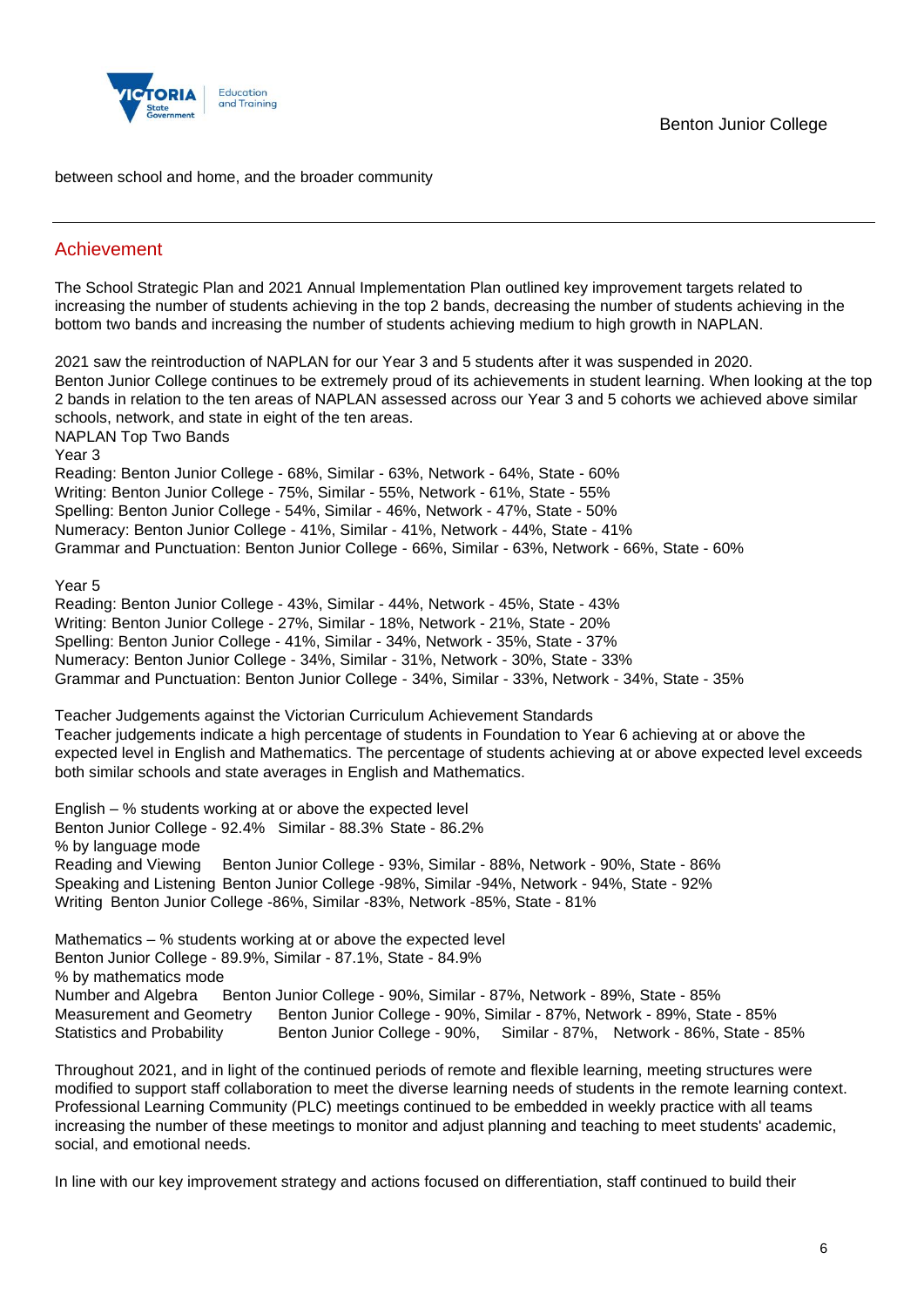

understanding and refine their practices in this area. Staff participated in professional learning focused on local, national, and international research regarding the use of learning intentions and success criteria to support differentiation. This work was a key driver in supporting differentiation in a virtual learning environment. The use of open-ended tasks, online programs such as Essential Assessment, CARS and STARS and Lexile also allowed students to engage in point of need learning tasks.

The Tutor Learning Initiative (TLI) was an integral part of our teaching and learning program, with our TLI program and structures recognized by the Department of Education and Training (DET) as a high functioning example of best practice. The introduction of TLI resulted in the introduction of PAT Reading and Mathematics as an additional and consistent data tool to assess, track and monitor student learning and growth across the school. In depth data analysis, research and monitoring was undertaken by the TLI team in conjunction with school leadership to ensure that the program catered for the diverse learning and wellbeing needs of our students.

English, Mathematics and Wellbeing data trackers were used throughout the year to support the return to onsite learning. Teachers identified students on the continuum, ensuring that subsequent learning was at their point of need. The assessment schedule was reviewed and modified considering the disruptions to the onsite teaching and learning program. This was well received by staff and assessment data was uploaded to the school's data wall to support PLC discussions and inform planning. A variety of data has been used to determine progress and inform practice including but not exclusive to: Essential Assessment, high quality school-based tests and summative inquiry assessments. The Report format was also modified to better reflect the learning foci in Semester 2 and to ensure that the information was purposeful for parents.

## Engagement

Student engagement at Benton Junior College continues to remain at a high level when judged by the student attendance results (on average 93.28% attendance), which was elevated because of the lockdown restrictions. During this period, the relatively small number of absences were predominantly due to illness, issues related to families not being able to access the online resources, and/or students unable to engage with the online learning model. In these cases, students were offered the opportunity to attend school in person. In general, the school employed a variety of strategies to monitor, track and follow-up student attendance issues.

Benton Voice continues to play a major role in student engagement and to give our students voice across the school. The actions of the Benton Voice are purposeful and authentic and provide opportunities for our students to connect with the school and local community.

Department of Education and Training Guidelines resulted in restrictions on visitors to the school site. To support the broader school community this meant the school had to be creative in our approach to Foundation 2022 Transition. We adopted a hybrid model to support transition, utilizing both face to face and WebEx sessions to provide children and families with the opportunity to meet teachers and the principal team in informal and formal session. During Term 4, small groups of 10 children attended formal transition sessions at school, and concluded with the whole 2022 foundation cohort attending school experience sessions together. Feedback from families was extremely positive.

## **Wellbeing**

The health, wellbeing of students and staff was at the centre of all decisions during 2021, particularly as the community entered in and out of remote and flexible learning. As a school, we were guided by the Department's supports, guidelines and recommendations.

Student Support Group meetings continued to be held each term for all Out of Home Care students, Koorie students, students funded through the Program for Students with a Disability (PSD) program and other high risk children. Our focus on vulnerable students continued to be targeted during the lockdown period, and these students were closely monitored. Teachers regularly checked in with students and their families in whole class, small groups and/or 1:1.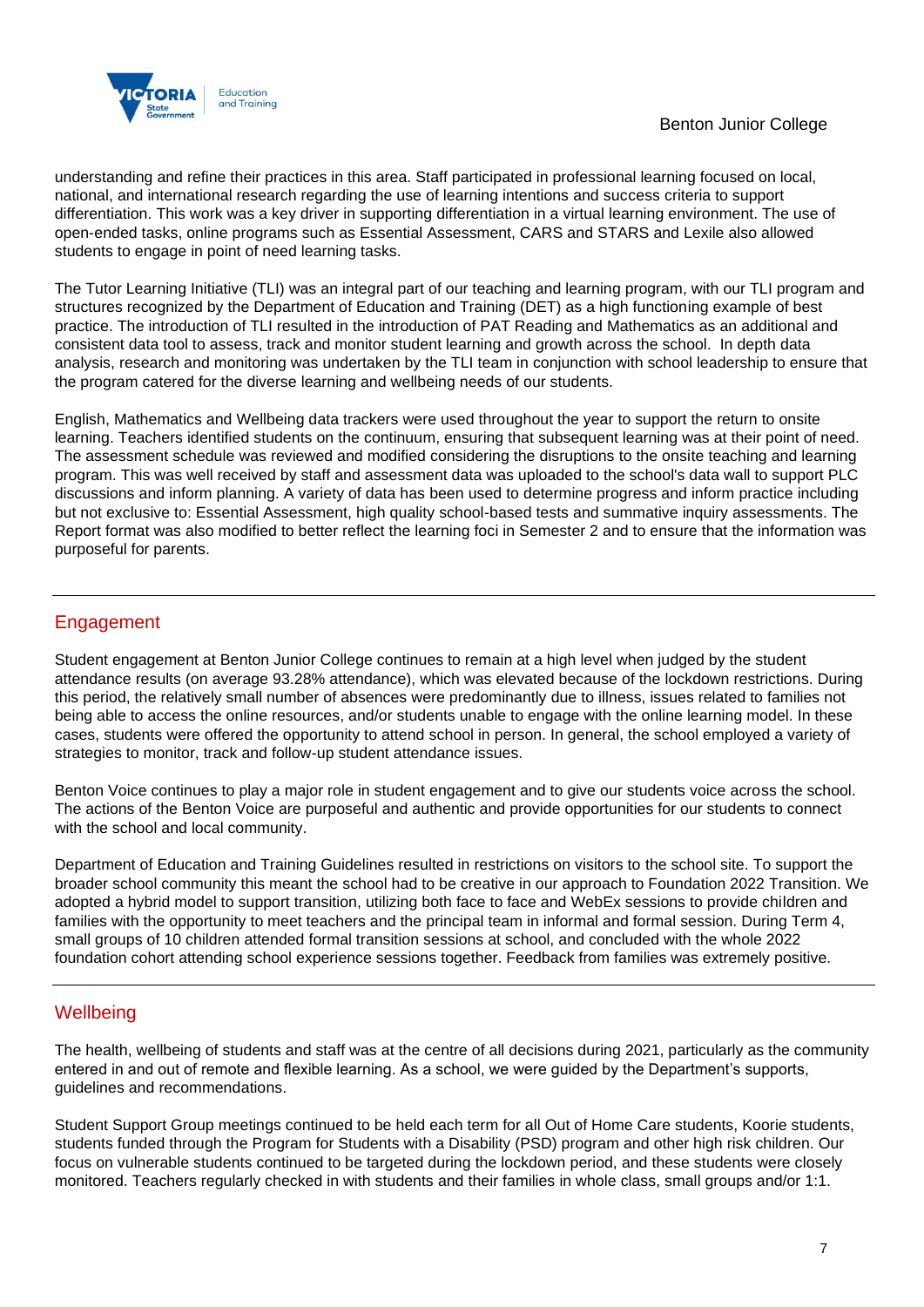

Regular key contact and team meetings continued during this period with specific focus on how these students were coping and putting measures into place if there were concerns. A number of vulnerable students attended school onsite during this time, and we ensured that they had regular teaching staff for consistency.

On the return to school from remote learning it became apparent that several students continued to be impacted by the lockdowns. There was a strong focus on wellbeing during this time, which included play-based and team building activities that encouraged collaboration and communication.

The School Wellbeing and Engagement Curriculum Team undertook action research into evidence based social and emotional learning programs and frameworks to further support wellbeing and engagement across the school. The School Wide Positive Behaviour Support Program was recommended to support our further development in this area. Initial staff training was conducted with further training and initiatives to be rolled out during 2022.

## Finance performance and position

School expenditure included general maintenance and OHS requirements of the College such as painting, refurbishment of the student toilets, as well as the final stages of installation of air conditioning systems. Funding was also allocated to expanding ICT across the school with the purchase of additional netbooks and iPads. Targeted resources were purchased to support the implementation of the Tutor Learning Initiative, as well as decodable books and speech pathology screening tools and resources to support our literacy programs and the employment of our school-based speech pathologist in Term 4.

Our fundraising committee and BJC Fair committee were unable to be an active forum for school fundraising due to COVID 19 restrictions and the implementation of remote and flexible learning. It was the decision of the College Council to suspend most fundraising activities in 2021 to support families and businesses within our school community who may have needed to adjust their financial commitments considering the impact of the global pandemic.

Several education program budgets had slightly reduced expenditure due to remote learning. Our expenditure for casual relief teaching employment (CRT) did not drop proportionately during 2021 with the implementation of remote learning due to staffing the onsite supervision program and replacing staff absences and illness. Unspent government program funds, such as the Student Excellence – High Ability Program and Swimming Support Program, were rolled over into 2022.

Funds were also allocated to our priorities for improved student achievement in literacy and numeracy, together with continued professional learning for all staff. Equity funding was used to support professional development and the resourcing of the AIP Literacy and Welfare programs.

### **For more detailed information regarding our school please visit our website at <https://www.bentonjuniorcollege.com/>**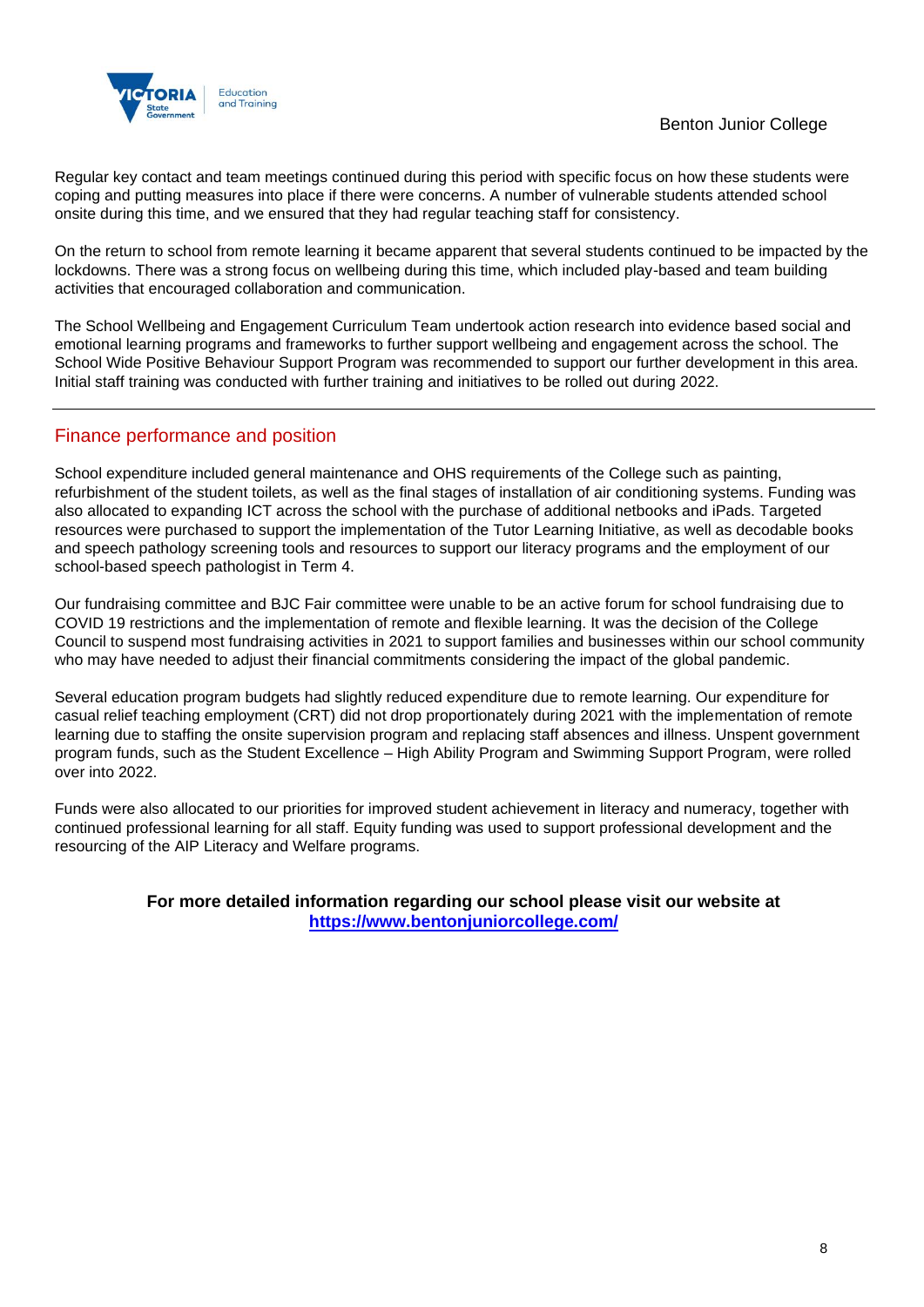

# **Performance Summary**

The Performance Summary for government schools provides an overview of how this school is contributing to the objectives of the Education State and how it compares to other Victorian government schools.

All schools work in partnership with their school community to improve outcomes for children and young people. Sharing this information with parents and the wider school community helps to support community engagement in student learning, a key priority of the Framework for Improving Student Outcomes.

Refer to the 'How to read the Annual Report' section for help on how to interpret this report.

## SCHOOL PROFILE

### **Enrolment Profile**

A total of 823 students were enrolled at this school in 2021, 382 female and 441 male.

2 percent of students had English as an additional language and 2 percent were Aboriginal or Torres Strait Islander.

### **Overall Socio-Economic Profile**

The overall school's socio-economic profile is based on the school's Student Family Occupation and Education index (SFOE).

SFOE is a measure of socio-educational disadvantage of a school, based on educational and employment characteristics of the parents/carers of students enrolled at the school. Possible SFOE band values are: Low, Low-Medium, Medium and High. A 'Low' band represents a low level of socio-educational disadvantage, a 'High' band represents a high level of socio-educational disadvantage.

This school's SFOE band value is: Low - Medium

### **Parent Satisfaction Summary**

The percent endorsement by parents on their school satisfaction level, as reported in the annual Parent Opinion Survey.

Percent endorsement indicates the percent of positive responses (agree or strongly agree) from parents who responded to the survey.



### **School Staff Survey**

The percent endorsement by staff on School Climate, as reported in the annual School Staff Survey.

Percent endorsement indicates the percent of positive responses (agree or strongly agree) from staff who responded to the survey. Data is suppressed for schools with three or less respondents to the survey for confidentiality reasons.

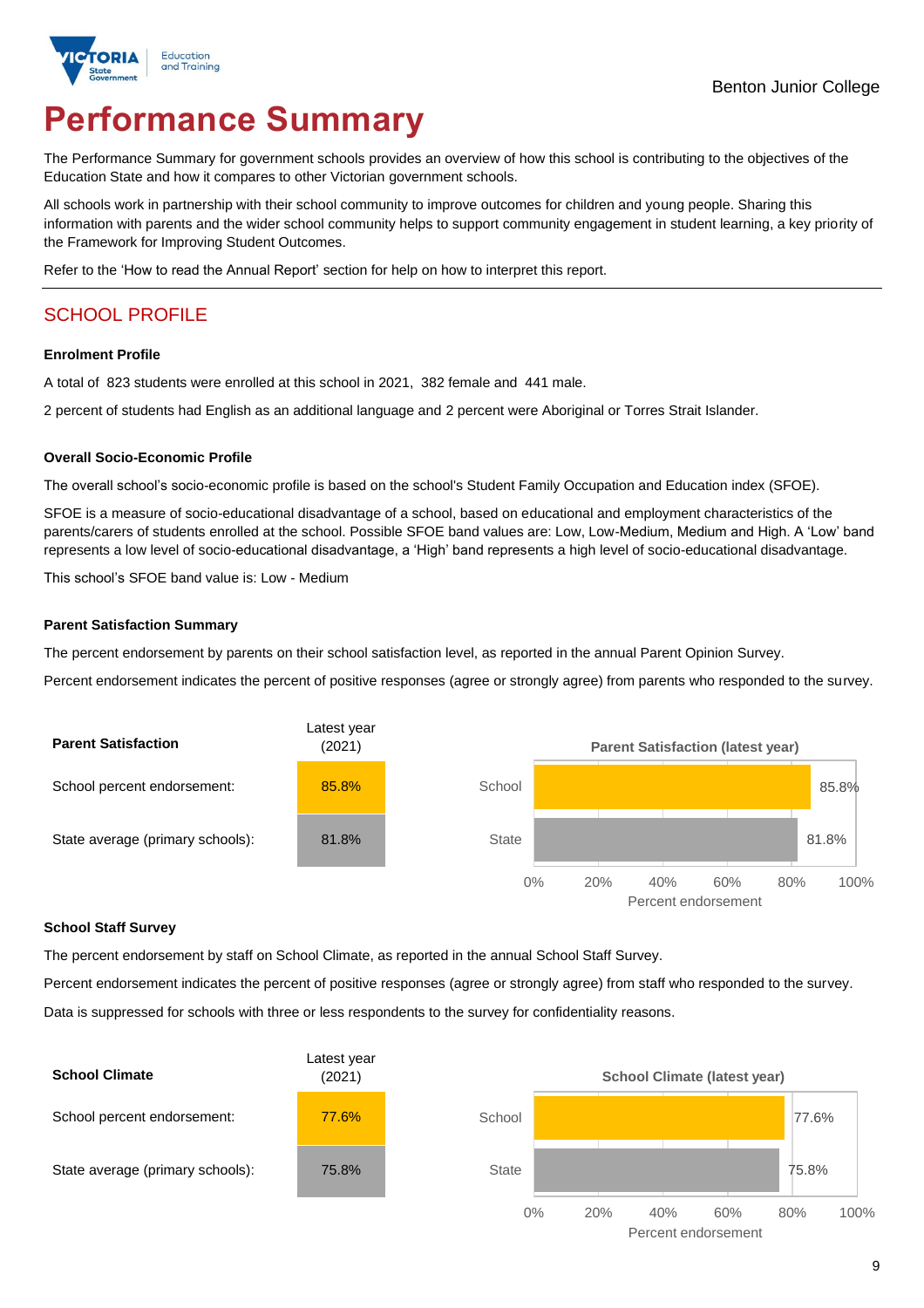

## ACHIEVEMENT

*Key: 'Similar Schools' are a group of Victorian government schools that are like this school, taking into account the school's socioeconomic background of students, the number of non-English speaking students and the size and location of the school.*

### **Teacher Judgement of student achievement**

Percentage of students working at or above age expected standards in English and Mathematics.



Percent students at or above age expected level

| <b>Mathematics</b><br>Years Prep to 6                             | Latest year<br>(2021) |
|-------------------------------------------------------------------|-----------------------|
| School percent of students at or above age<br>expected standards: | 89.9%                 |
| Similar Schools average:                                          | 87.1%                 |
| State average:                                                    | 84.9%                 |

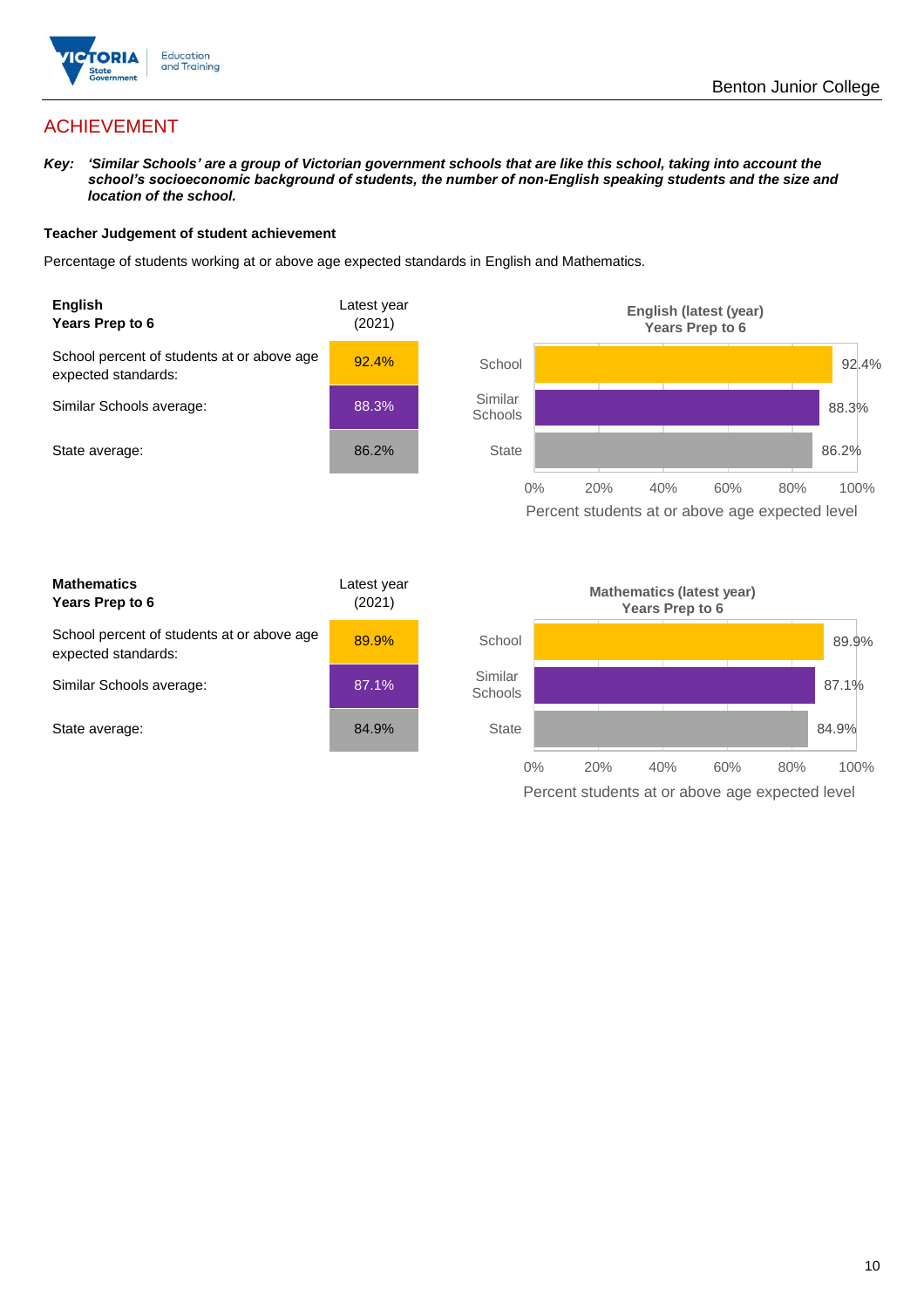

## ACHIEVEMENT (continued)

*Key: 'Similar Schools' are a group of Victorian government schools that are like this school, taking into account the school's socioeconomic background of students, the number of non-English speaking students and the size and location of the school.*

### **NAPLAN**

Percentage of students in the top three bands of testing in NAPLAN.

Note: NAPLAN tests were not conducted in 2020, hence the 4-year average is the average of 2018, 2019 and 2021 data.

| Reading<br>Year <sub>3</sub>                      | Latest year<br>(2021) | $4$ -year<br>average |                    | <b>NAPLAN Reading (latest year)</b><br>Year <sub>3</sub>  |                                                      |       |
|---------------------------------------------------|-----------------------|----------------------|--------------------|-----------------------------------------------------------|------------------------------------------------------|-------|
| School percent of students in<br>top three bands: | 84.2%                 | 84.4%                | School             |                                                           |                                                      | 84.2% |
| Similar Schools average:                          | 80.9%                 | 80.8%                | Similar<br>Schools |                                                           |                                                      | 80.9% |
| State average:                                    | 76.9%                 | 76.5%                | <b>State</b>       |                                                           | 76.9%                                                |       |
|                                                   |                       |                      | 0%                 | 20%<br>40%                                                | 60%<br>80%<br>Percent of students in top three bands | 100%  |
| <b>Reading</b><br>Year <sub>5</sub>               | Latest year<br>(2021) | 4-year<br>average    |                    | <b>NAPLAN Reading (latest year)</b><br>Year 5             |                                                      |       |
| School percent of students in<br>top three bands: | 79.5%                 | 74.1%                | School             |                                                           |                                                      | 79.5% |
| Similar Schools average:                          | 75.4%                 | 72.6%                | Similar<br>Schools |                                                           | 75.4%                                                |       |
| State average:                                    | 70.4%                 | 67.7%                | <b>State</b>       |                                                           | 70.4%                                                |       |
|                                                   |                       |                      | $0\%$              | 20%<br>40%                                                | 60%<br>80%<br>Percent of students in top three bands | 100%  |
| <b>Numeracy</b><br>Year <sub>3</sub>              | Latest year<br>(2021) | 4-year<br>average    |                    | <b>NAPLAN Numeracy (latest year)</b><br>Year <sub>3</sub> |                                                      |       |
| School percent of students in<br>top three bands: | 71.3%                 | 79.3%                | School             |                                                           | 71.3%                                                |       |
| Similar Schools average:                          | 71.1%                 | 73.9%                | Similar<br>Schools |                                                           | 71.1%                                                |       |
| State average:                                    | 67.6%                 | 69.1%                | <b>State</b>       |                                                           | 67.6%                                                |       |
|                                                   |                       |                      | $0\%$              | 20%<br>40%                                                | 60%<br>80%<br>Percent of students in top three bands | 100%  |
| <b>Numeracy</b><br>Year 5                         | Latest year<br>(2021) | 4-year<br>average    |                    | <b>NAPLAN Numeracy (latest year)</b><br>Year 5            |                                                      |       |
| School percent of students in<br>top three bands: | 71.0%                 | 65.8%                | School             |                                                           | 71.0%                                                |       |
| Similar Schools average:                          | 65.0%                 | 64.0%                | Similar<br>Schools |                                                           | 65.0%                                                |       |
| State average:                                    | 61.6%                 | 60.0%                | <b>State</b>       |                                                           | 61.6%                                                |       |
|                                                   |                       |                      | $0\%$              | 20%<br>40%                                                | 60%<br>80%                                           | 100%  |

Percent of students in top three bands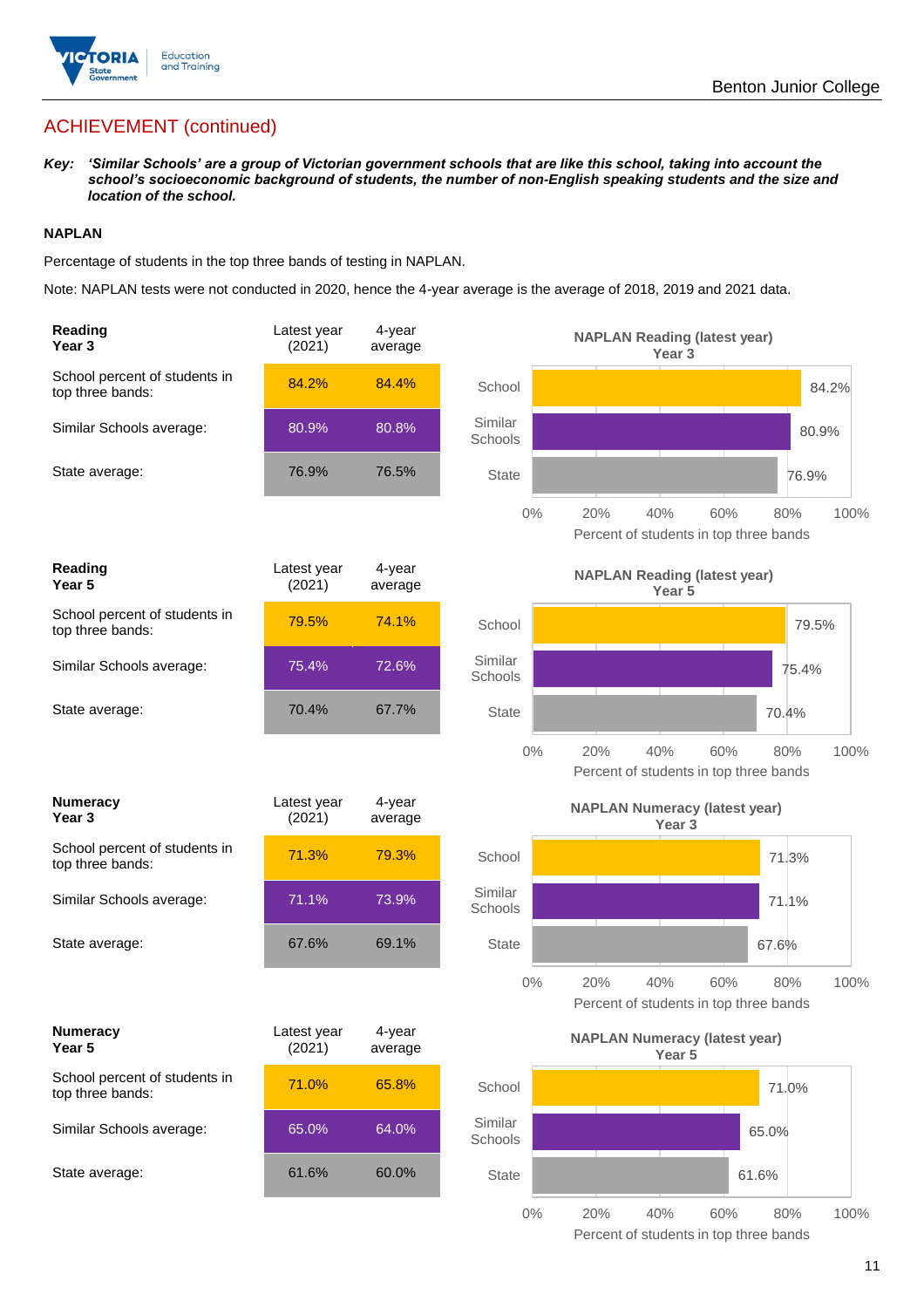

## ACHIEVEMENT (continued)

### **NAPLAN Learning Gain**

NAPLAN learning gain is determined by comparing a student's current year result relative to the results of all 'similar' Victorian students (i.e., students in all sectors in the same year level who had the same score two years prior). If the current year result is in the top 25 percent, their gain level is categorised as 'High'; middle 50 percent is 'Medium'; bottom 25 percent is 'Low'.

### **Learning Gain Year 3 (2019) to Year 5 (2021)**

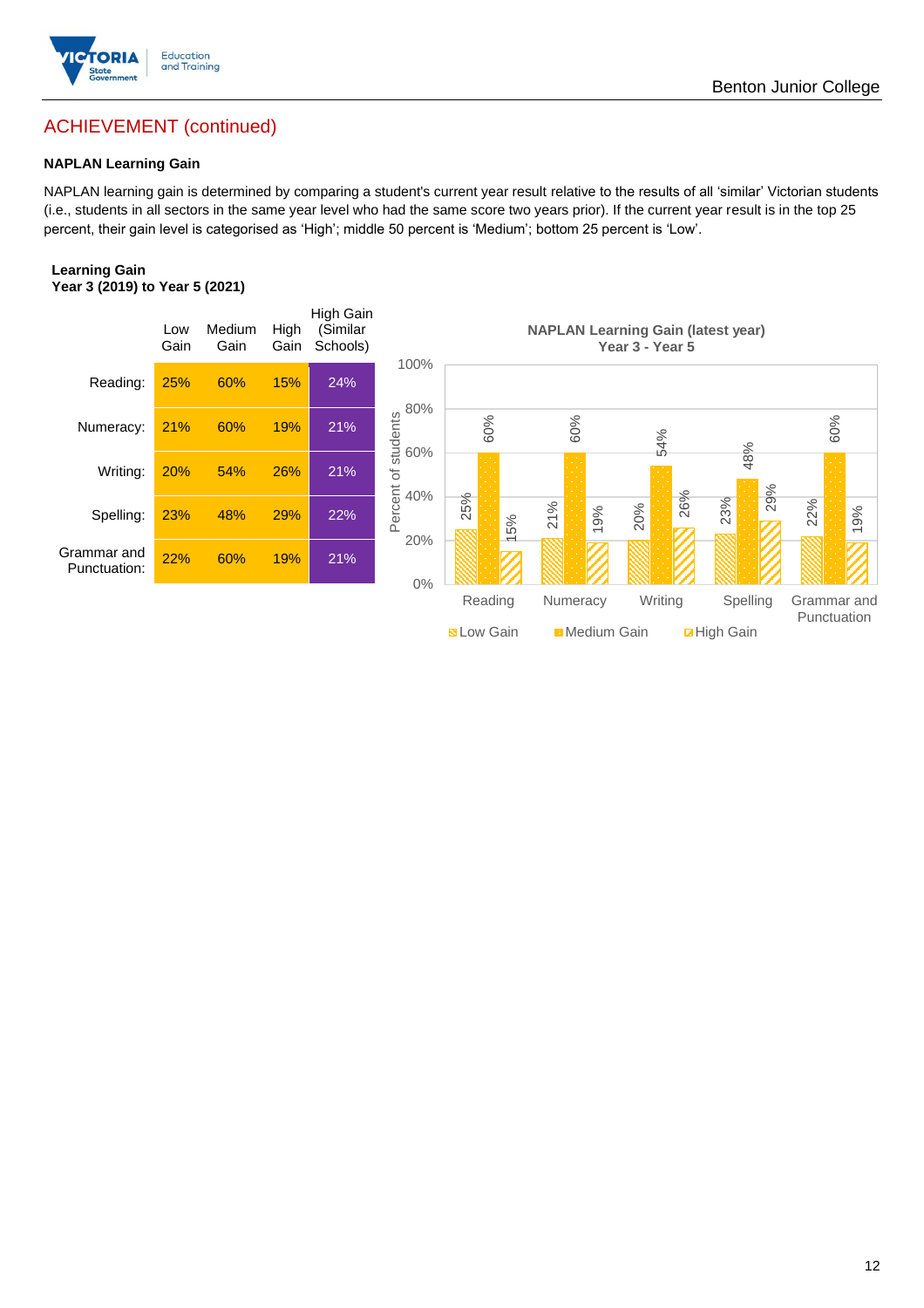

## ENGAGEMENT

*Key: 'Similar Schools' are a group of Victorian government schools that are like this school, taking into account the school's socioeconomic background of students, the number of non-English speaking students and the size and location of the school.*

### **Average Number of Student Absence Days**

Absence from school can impact on students' learning. Common reasons for non-attendance include illness and extended family holidays. Absence and attendance data in 2020 and 2021 may have been influenced by COVID-19.



### **Attendance Rate (latest year)**

|                                             | Prep | Year 1 | Year 2 | Year 3 | Year 4 | Year 5 | Year 6 |
|---------------------------------------------|------|--------|--------|--------|--------|--------|--------|
| Attendance Rate by year level<br>$(2021)$ : | 95%  | 94%    | 93%    | 93%    | 94%    | 93%    | 91%    |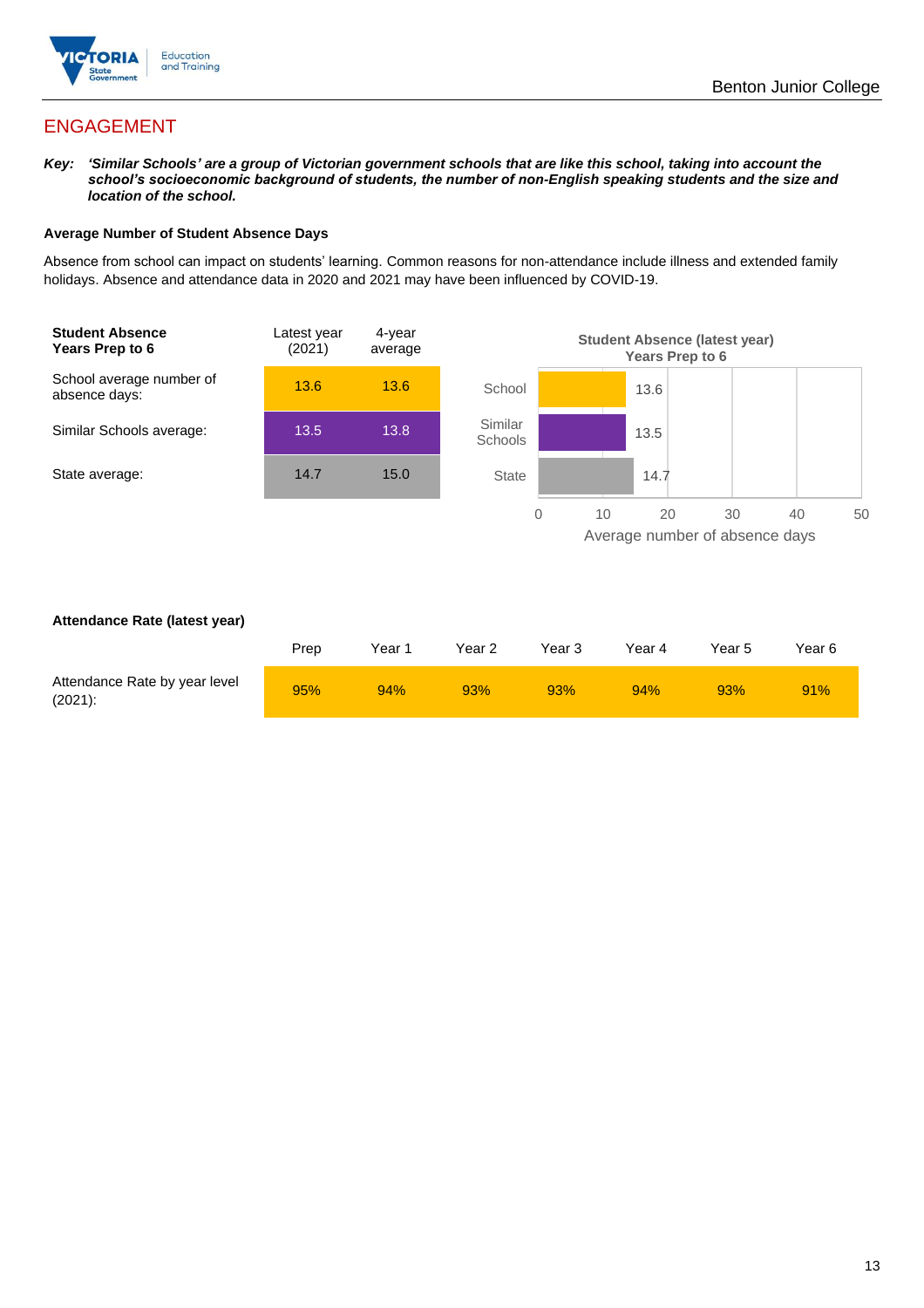

## **WELLBEING**

*Key: 'Similar Schools' are a group of Victorian government schools that are like this school, taking into account the*  school's socioeconomic background of students, the number of non-English speaking students and the size and *location of the school.*

### **Student Attitudes to School – Sense of Connectedness**

The percent endorsement on Sense of Connectedness factor, as reported in the Attitudes to School Survey completed annually by Victorian government school students, indicates the percent of positive responses (agree or strongly agree).



*Due to lower participation rates, differences in the timing of the survey/length of survey period and the general impact of Covid19 across 2020 and 2021, data are often not comparable with previous years or within similar school groups. Care should be taken when interpreting these results.*



### **Student Attitudes to School – Management of Bullying**

The percent endorsement on Management of Bullying factor, as reported in the Attitudes to School Survey completed annually by Victorian government school students, indicates the percent of positive responses (agree or strongly agree).

| <b>Management of Bullying</b><br>Years 4 to 6 | Latest year<br>(2021) | 4-year<br>average |  |
|-----------------------------------------------|-----------------------|-------------------|--|
| School percent endorsement:                   | 80.6%                 | 83.5%             |  |
| Similar Schools average:                      | 80.1%                 | 82.2%             |  |
| State average:                                | 78.4%                 | 79.7%             |  |

*Due to lower participation rates, differences in the timing of the survey/length of survey period and the general impact of Covid19 across 2020 and 2021, data are often not comparable with previous years or within similar school groups. Care should be taken when interpreting these results.*

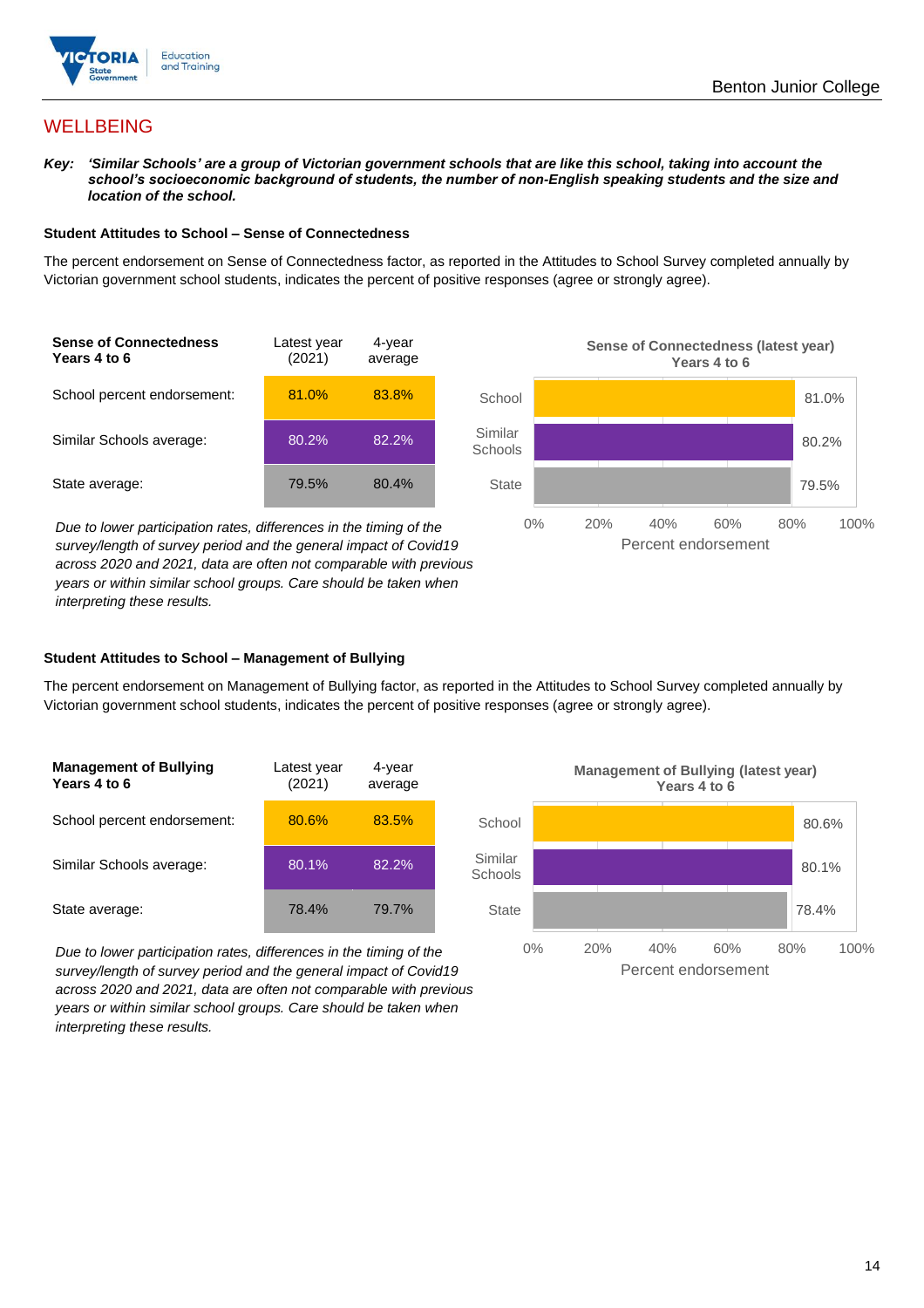

# **Financial Performance and Position**

FINANCIAL PERFORMANCE - OPERATING STATEMENT SUMMARY FOR THE YEAR ENDING 31 DECEMBER, 2021

| <b>Revenue</b>                        | <b>Actual</b> |
|---------------------------------------|---------------|
| <b>Student Resource Package</b>       | \$6,505,425   |
| <b>Government Provided DET Grants</b> | \$545,905     |
| Government Grants Commonwealth        | \$231,431     |
| <b>Government Grants State</b>        | \$0           |
| Revenue Other                         | \$20,936      |
| <b>Locally Raised Funds</b>           | \$530,700     |
| <b>Capital Grants</b>                 | \$0           |
| <b>Total Operating Revenue</b>        | \$7,834,397   |

| Equity $1$                                          | <b>Actual</b> |
|-----------------------------------------------------|---------------|
| Equity (Social Disadvantage)                        | \$65,969      |
| Equity (Catch Up)                                   | \$0           |
| <b>Transition Funding</b>                           | \$0           |
| Equity (Social Disadvantage - Extraordinary Growth) | \$0           |
| <b>Equity Total</b>                                 | \$65,969      |

| <b>Expenditure</b>                    | <b>Actual</b> |
|---------------------------------------|---------------|
| Student Resource Package <sup>2</sup> | \$6,646,680   |
| Adjustments                           | \$0           |
| <b>Books &amp; Publications</b>       | \$29,020      |
| Camps/Excursions/Activities           | \$153,724     |
| <b>Communication Costs</b>            | \$17,978      |
| Consumables                           | \$100,848     |
| Miscellaneous Expense <sup>3</sup>    | \$454,193     |
| <b>Professional Development</b>       | \$23,593      |
| Equipment/Maintenance/Hire            | \$153,086     |
| <b>Property Services</b>              | \$42,241      |
| Salaries & Allowances <sup>4</sup>    | \$366,633     |
| <b>Support Services</b>               | \$26,403      |
| Trading & Fundraising                 | \$39,915      |
| Motor Vehicle Expenses                | \$0           |
| Travel & Subsistence                  | \$286         |
| <b>Utilities</b>                      | \$45,118      |
| <b>Total Operating Expenditure</b>    | \$8,099,719   |
| <b>Net Operating Surplus/-Deficit</b> | (\$265,321)   |
| <b>Asset Acquisitions</b>             | \$0           |

(1) The equity funding reported above is a subset of the overall revenue reported by the school.

(2) Student Resource Package Expenditure figures are as of 24 Feb 2022 and are subject to change during the reconciliation process.

(3) Miscellaneous Expenses include bank charges, administration expenses, insurance and taxation charges.

(4) Salaries and Allowances refers to school-level payroll.